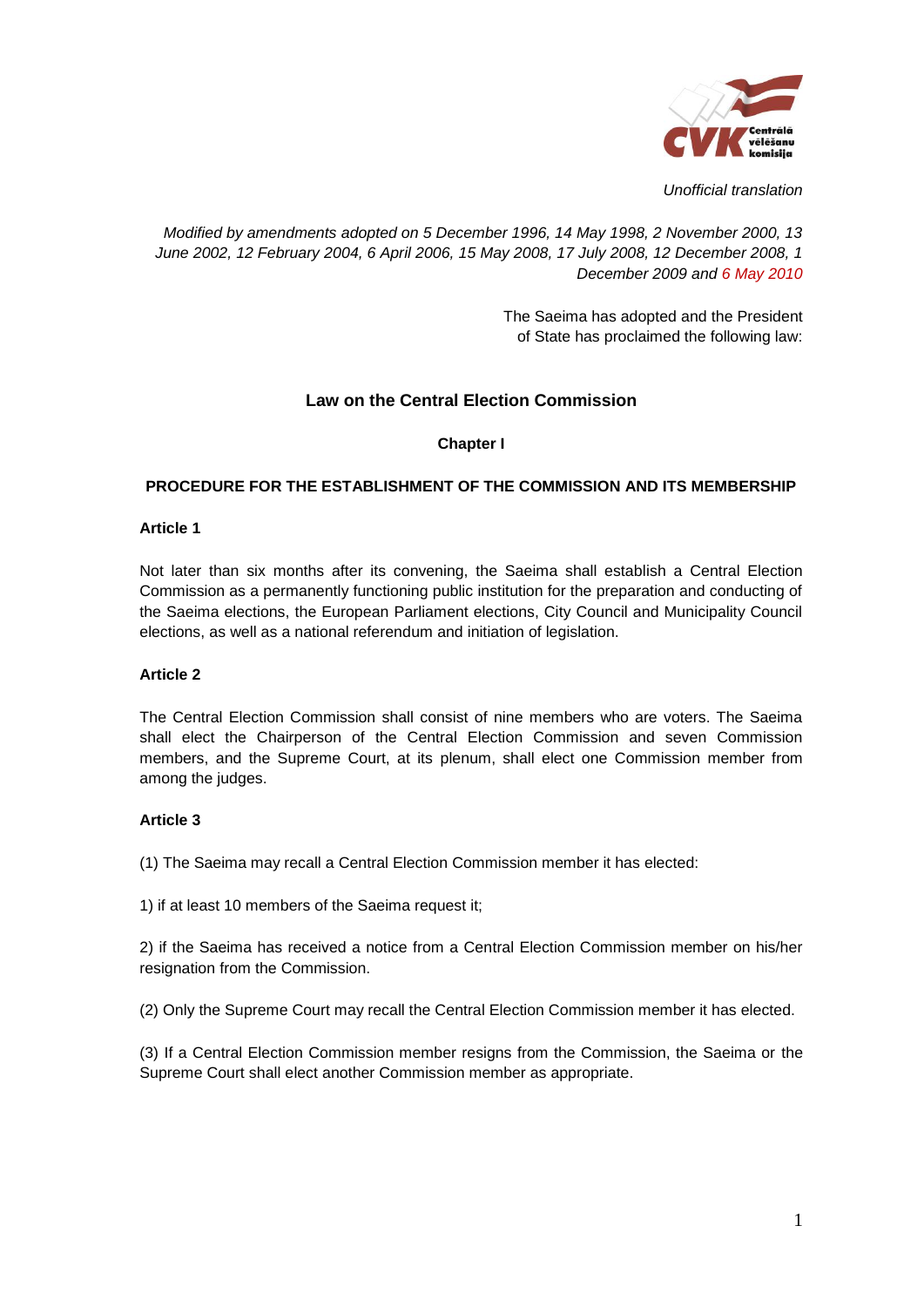### **OBLIGATIONS AND RIGHTS OF THE COMMISSION**

### **Article 4**

(1) The Central Election Commission shall ensure that the Saeima Election Law, the Law on Elections to the European Parliament, the City Council and Municipality Council Election Law and the Law on National Referendum and Initiation of Legislation are uniformly and properly applied and strictly enforced.

(2) In fulfilling its duties and exercising its rights, the Central Election Commission shall comply with the laws and regulations in force.

### **Article 5**

According to the powers granted to it by law and within the scope of its authority, the Central Election Commission shall take decisions and shall issue the required orders and instructions, which shall be published in the newspaper "*Latvijas Vēstnesis"*. The decisions, orders and instructions shall take effect on the day of publication, and all election commissions, state and local government institutions and their officials shall abide by them.

### **Article 6**

The Central Election Commission shall:

1) determine the distribution of state-allocated financial resources among other election commissions;

2) see to it that state and local government institutions provide the election commissions with premises, transportation, communication facilities and other materials and technical resources;

3) determine what the ballot boxes must be like and provide samples of election documents;

4) set the procedure by which the minutes of election commission and other materials related to elections (a national referendum and initiation of legislation) are to be sent to election commissions;

5) determine the procedure by which election commissions shall send their minutes and other materials related to elections (a national referendum and initiation of legislation) to the Central Election Commission;

6) hear the reports of City and Municipality election commissions on preparations for elections or a national referendum and initiation of legislation;

7) give instructions to City and Municipality election commissions on all issues pertaining to ensuring the compliance of the election process with the law;

7 1 ) check election results in specific constituencies or polling stations on the basis of received complaints or on its own initiative;

7 2 ) inform voters about the voting procedure at elections or a national referendum and initiation of legislation;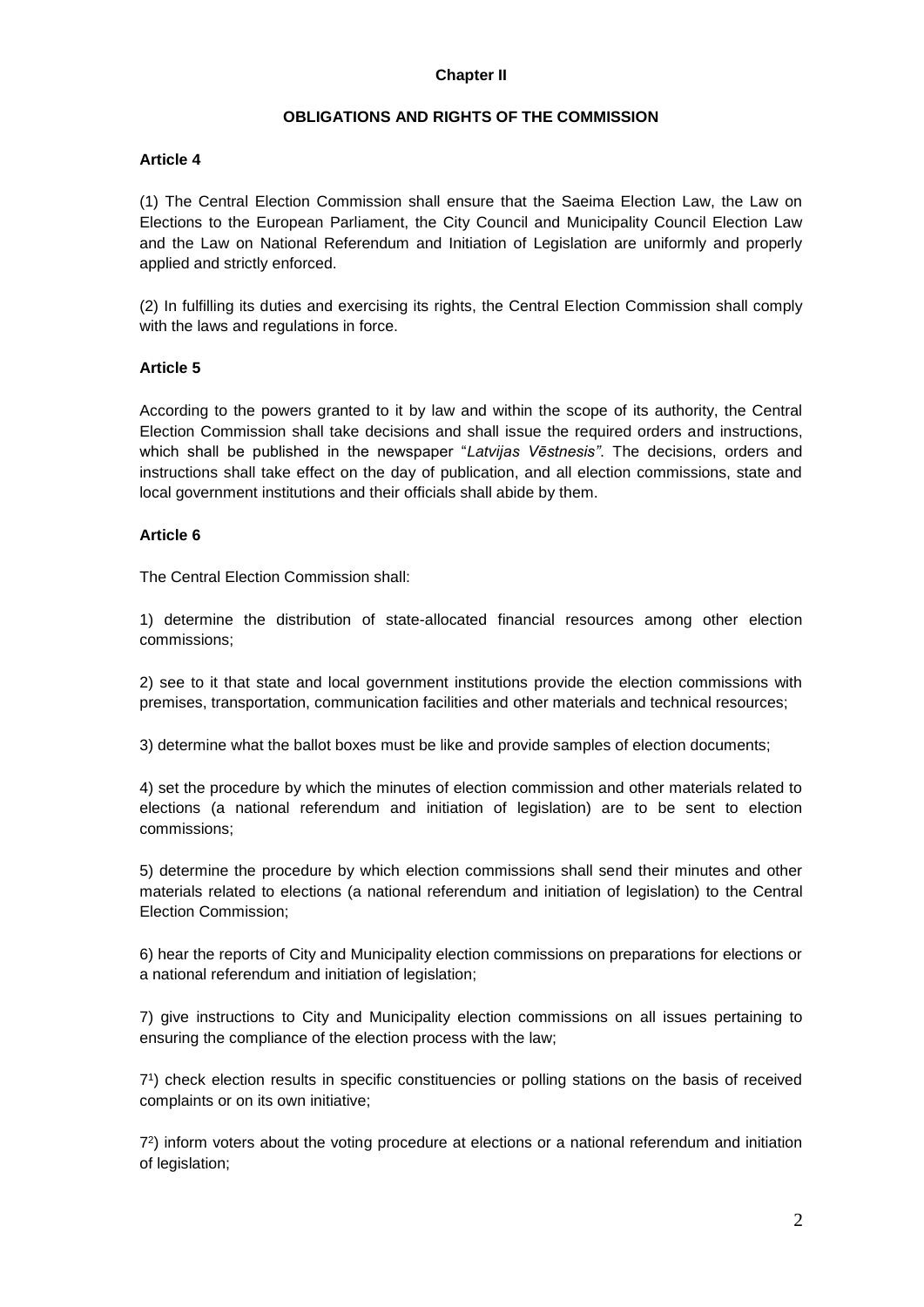7 3 ) compile elections or referendum results and publish them in a separate publication;

8) review complaints and proposals regarding the decisions and work of other election commissions and annul their unlawful decisions;

9) be entitled to review any issue related to the preparation and conduct of elections or a national referendum and initiation of legislation;

10) fulfil other obligations as set by law.

### **Article 7**

The Central Election Commission is responsible for establishing all election commissions. To this effect the Central Election Commission shall:

1) set deadlines for the establishment of election commissions if the deadlines are not set by law;

2) participate in the establishment of election commissions in accordance with the procedure set by law;

3) appoint election commissions if the commissions have not been established in due time as set by law.

### **Article 8**

The Central Commission shall exercise its authority in accordance with the provisions of the Saeima Election Law, the Law on Elections to the European Parliament, the City Council and Municipality Council Election Law and the Law on National Referendum and Initiation of Legislation.

**Article 9** *Deleted by the 05.12.1996 law.*

**Article 10** *Deleted by the 05.12.1996 law.*

### **Article 11**

The Central Election Commission shall be entitled to submit proposals to state and local government institutions on issues related to the preparation and conduct of elections or a national referendum and initiation of legislation. State and local government institutions must review these proposals not later than within three days and give an answer to the Commission in writing. The Commission shall be entitled to invite officials of ministries, departments and other state and local government institutions to its meetings in order to hear their opinions on issues related to the preparation and conduct of elections or a national referendum and initiation of legislation.

### **Article 12**

If, during Saeima elections, the European Parliament elections, City and Municipality Councils elections or a national referendum, violations of the law have been committed in some polling stations and if these violations have affected the election results, the Central Election Commission may decide to annul the election results at the respective polling station. The decision of the Central Election Commission about the repeal of the decision of an election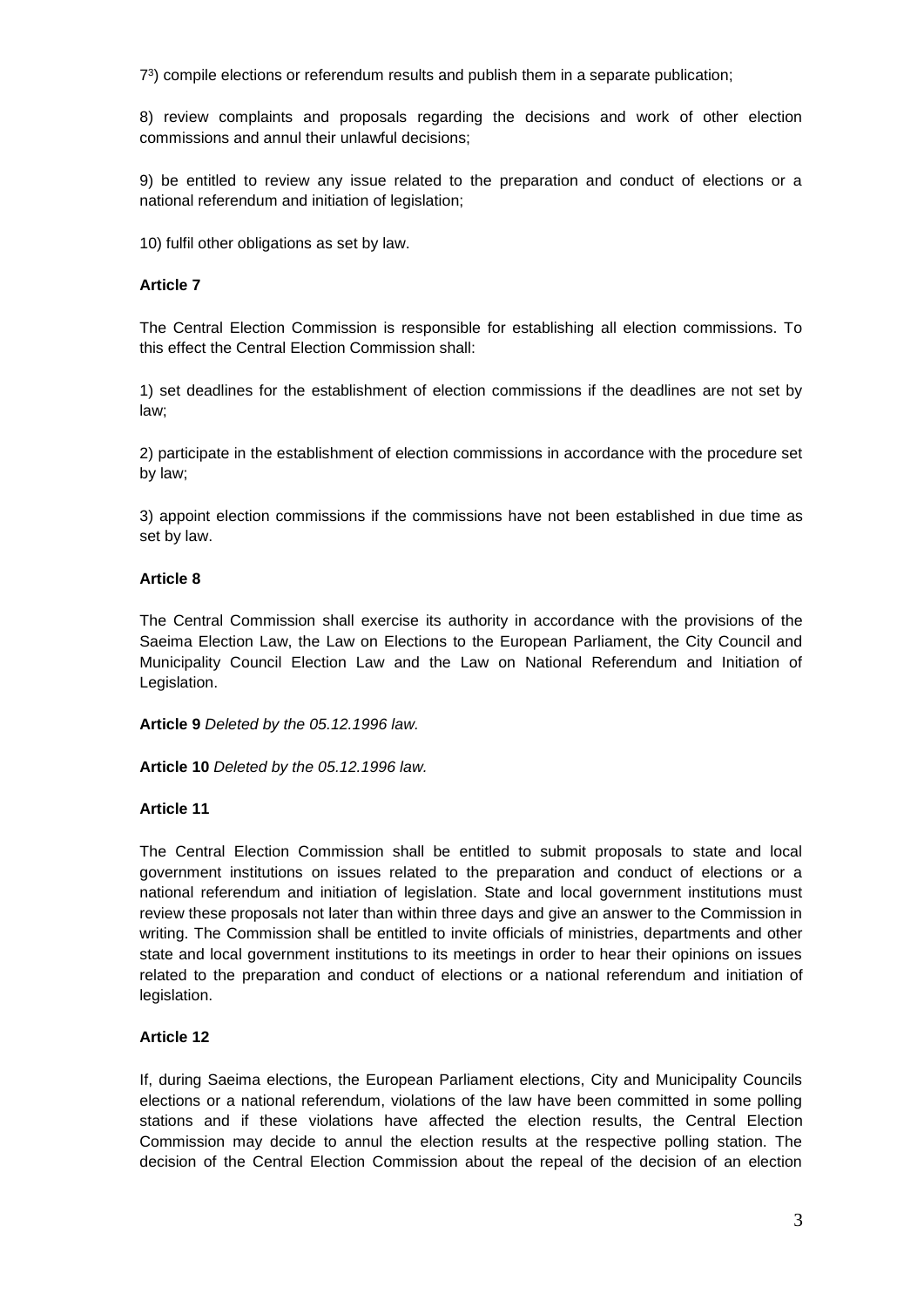commission or a polling station commission may be appealed in court in accordance with the procedure set by the respective law.

## **Article 13**

The decisions made by the Central Election Commission may be appealed in accordance with the procedure set by the Administrative process law, if the respective law does not set the procedure.

### **Article 14**

The Central Election Commission shall inform the public of its work and its adopted decisions by means of press publications and television and radio broadcasts. Representatives of state and local government institutions and media representatives accredited by the Central Election Commission may be present at the meetings of the Central Election Commission.

## **Article 15**

(1) The Central Election Commission has the rights of a legal entity.

(2) The Secretariat of the Central Election Commission shall ensure the organisational and technical services for the Commission.

(3) *Deleted by the 13.06.2002 law*

### **Chapter III**

## **ORGANISATION OF THE COMMISSION'S WORK**

### **Article 16**

(1) The remuneration (salary, supplements, social protection etc.) for the members and employee of the Central Election Commission shall be determined in accordance with the Law On Remuneration of Officials and Employees of State and Local Government Authorities.

(2) *Deleted by the 01.12.2009 law*.

(3) Upon the decision of the Commission, Members of the Central Election Commission shall be excused from performing their duties in their previous position of employment, but they shall retain their position (place of employment) while they fulfil their duties in the Commission. The Central Election Commission may engage any state official in the preparation of elections or a national referendum.

(4) *Deleted by the 15.05.2008 law*.

### **Article 16<sup>1</sup>**

(1) Restriction on commercial activity, income deriving and holding more than one position by the Chairperson, the Deputy Chairperson and the Secretary of the Central Election Commission, as well another their restrictions and responsibilities shall be as laid down by the Law On Prevention of Conflict of Interest in Activities of Public Officials.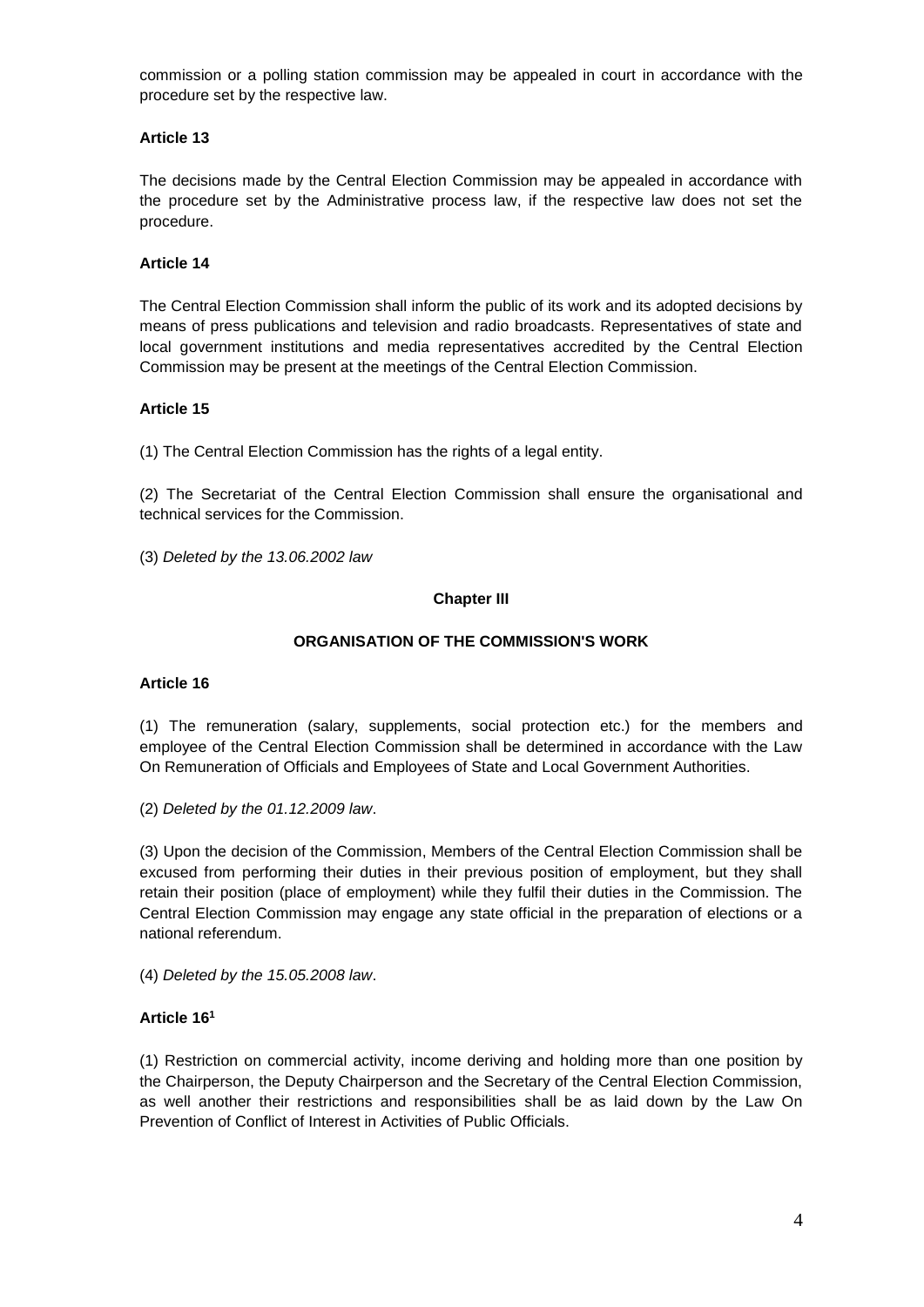(2) A state official elected as a member of the Central Election Commission is not a subject to the restrictions stipulated by law on holding more than one position for public officials, which prohibit to be a member of the Central Election Commission.

(3) A state official engaged by the Central Election Commission in the preparation of elections or a national referendum, is not a subject to the restrictions stipulated by law that prohibit to engage a state official in the above mentioned activities and prohibit them to obtain a remuneration for that.

### **Article 17**

(1) The Chairperson shall convene the meetings of the Central Election Commission and shall notify the Commission members thereof.

(2) If a Commission member cannot attend a meeting, he/she shall inform the Chairperson in advance.

(3) The Central Election Commission shall adopt its decisions by a show of hands. A decision is considered adopted if at least five Commission members have voted for it. A Commission member who does not agree with a decision shall be entitled to attach his/her written opinion to the minutes.

(4) The Chairperson and the Secretary shall sign decisions, orders and instructions issued by the Commission.

(5) The minutes of the Central Election Commission meetings shall be taken, and they shall be signed by the Chairperson and the Secretary.

### **Article 18**

(1) The Chairperson of the Central Election Commission shall:

1) chair the Commission meetings; provide the Commission members with an opportunity to familiarise themselves in advance with the agenda of the meetings and the materials to be reviewed;

2) assign to commission members tasks related to the preparation and conduct of elections or a national referendum and initiation of legislation, and shall provide them with documents required for the work of the Commission;

3) invite state and local government representatives, heads of other election commissions, as well as other persons, to the meetings of the Commission;

4) represent the Commission at state institutions, local governments, enterprises, agencies and organisations;

5) follow up on the implementation of adopted decisions;

6) inform the Saeima of the work of the Central Election Commission and the decisions it has adopted;

6 1 ) In the cases listed in the Saeima Election Law and in the Law on Elections to the European Parliament inform the appropriate institutions, which candidate shall assume the Member's office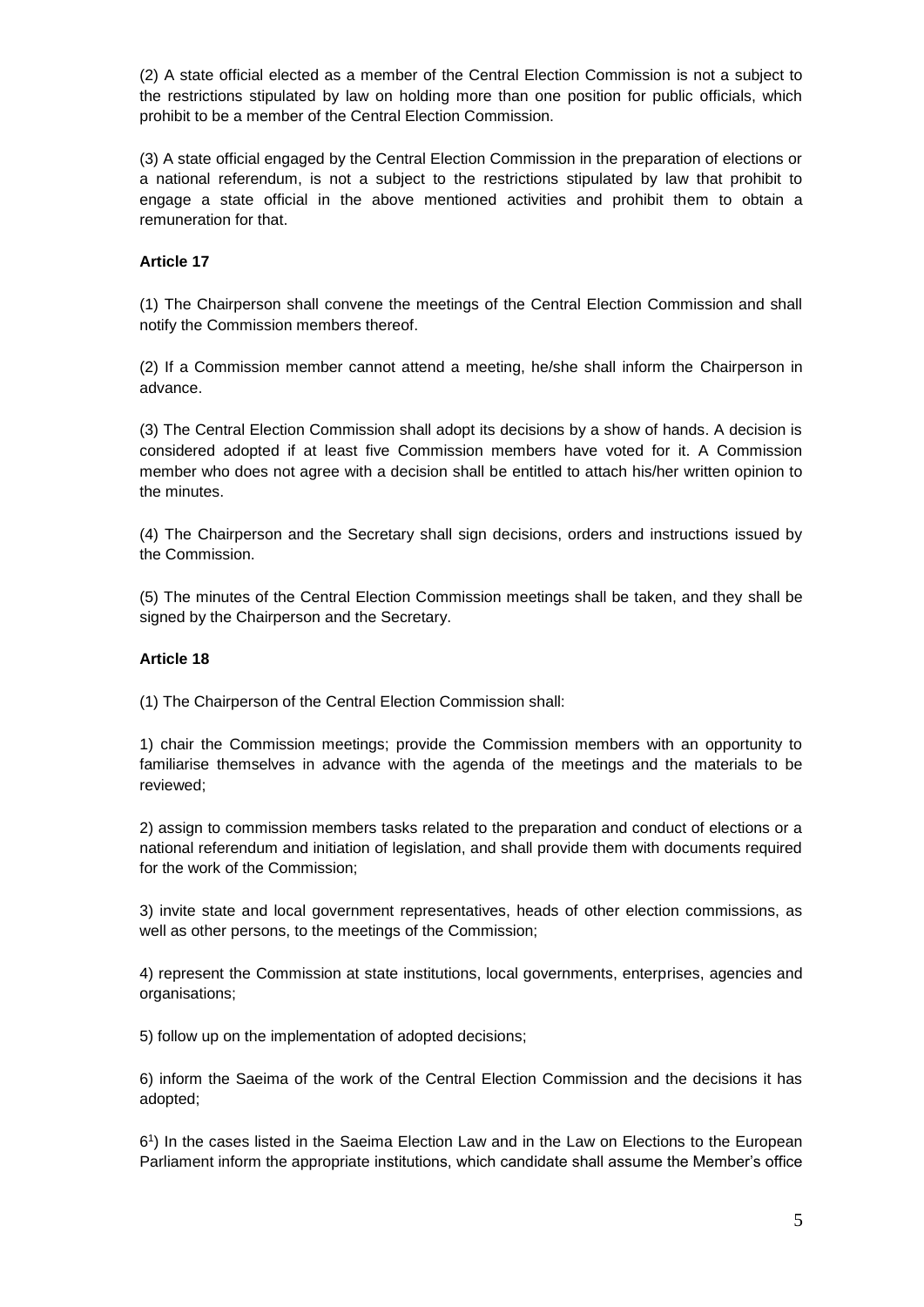instead of a Member, which resigned the Saeima or the European Parliament or has lost his/her mandate for any other reason.

7) report to the Saeima on the preparation of the elections or a national referendum and initiation of legislation, if at least 10 Saeima members request a progress report;

8) open and close accounts of the Central Election Commission in credit institutions and manage the financial resources of the Central Election Commission;

9) fulfil other duties related to elections or a national referendum and initiation of legislation.

(2) During the Chairperson's absence, his/her duties shall be fulfilled by the Deputy Chairperson.

#### **Article 19**

(1) A Central Election Commission member may not simultaneously be a member of another election commission.

(2) If a Central Election Commission member is nominated as a candidate for the Saeima or local government elections, his/her work in the Commission shall be terminated at the moment when the respective list of candidates is submitted to the relevant election commission.

(3) A Central Election Commission member shall:

1) submit proposals and issues to be reviewed at Commission meetings and participate in their review;

2) check the work of other election commissions on his/her personal initiative or at the request of the Chairperson and inform the Central Election Commission of the results of the examination;

3) hear the views of agency and organisation representatives, as well as individual citizens, on issues related to the preparation and conduct of elections or a national referendum and initiation of legislation.

(4) Central Election Commission members shall be guaranteed the reimbursement of expenses incurred during the fulfilment of duties related to the preparation and conduct of elections or a national referendum and initiation of legislation.

### **Article 20**

(1) The Secretary of the Central Election Commission shall:

1) organise the review of individual or collective queries, complaints and proposals submitted in writing by natural or legal persons;

2) be responsible for compliance with the rules on drafting and processing of documents issued by the Central Election Commission and for the preservation of such documents and then for depositing them with the State Archives;

3) keep the minutes of the meetings of the Commission;

4) draft decisions of the Commission and other documents and prepare them for review at the meetings of the Commission;